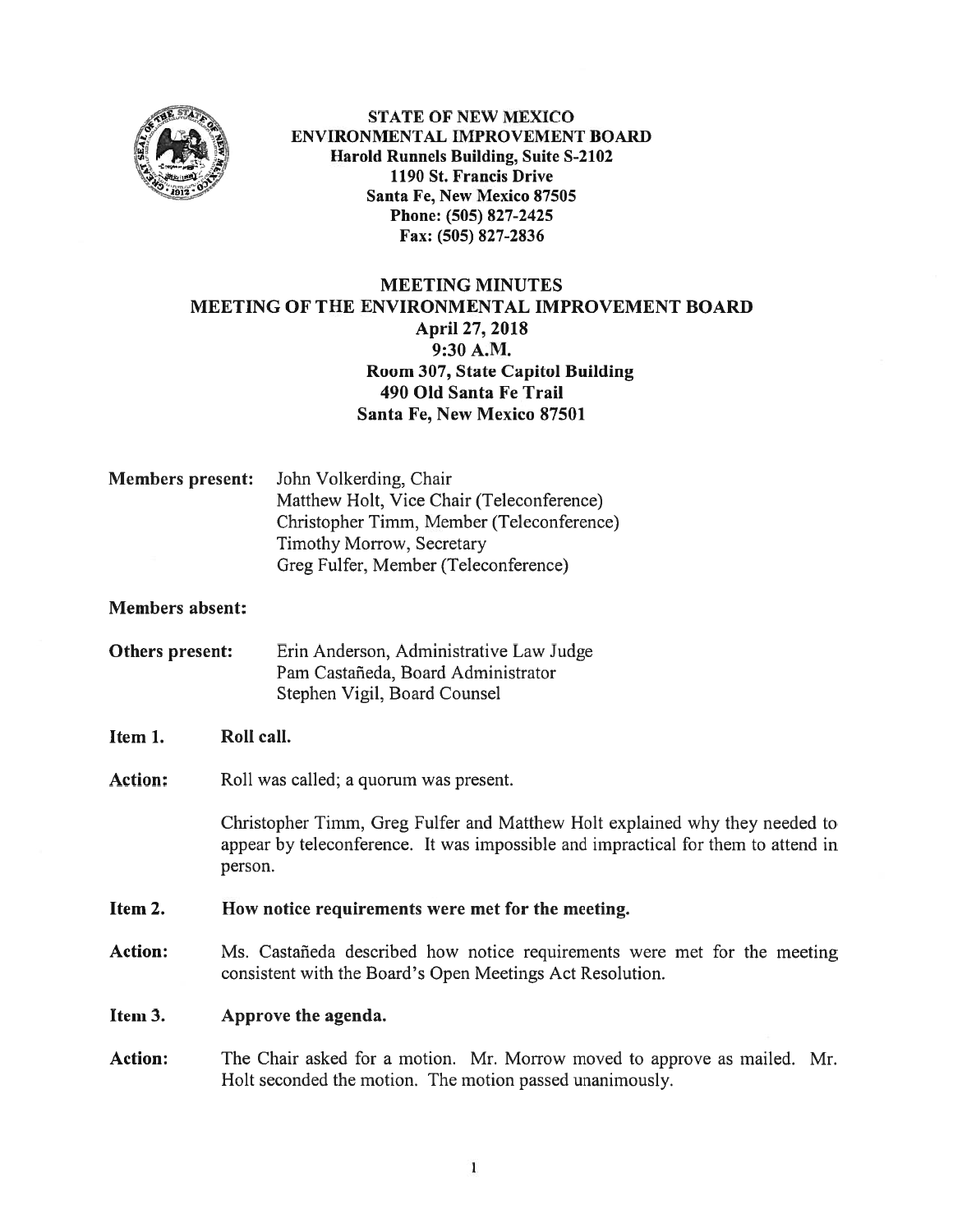

STATE OF NEW MEXICO ENVIRONMENTAL IMPROVEMENT BOARD Harold Runnels Building, Suite S-2102 1190 St. Francis Drive Santa Fe, New Mexico 87505 Phone: (505) 827-2425 Fax: (505) 827-2836

## Item 4. Approval of meeting minutes from February 21, 2018.

- Action: Mr. Holt moved to approve the minutes. Mr. Morrow seconded the motion. The motion passed unanimously.
- Item 5. Public comment unrelated to agenda items.
- Action: There were no public comments unrelated to the agenda items.
- Item6. Election of Secretary.
- Action: The Chair motioned that Mr. Morrow serve as Secretary. Mr. Fulfer seconded the motion. The motion passed unanimously.

### Item 7. EIB 18-01 (R). In the Matter of Proposed Repeal and Replacement of 20.3.20 NMAC. Request for Hearing.

Action: Mia Napolitano, Office of General Counsel, New Mexico Environment Department and Stephen Sanchez, Medical and Imaging and Radiation Therapy Program Administrator came before the Commission to reques<sup>t</sup> <sup>a</sup> hearing to be scheduled for August 24, 2018. The Chair moved that the EIB Board accep<sup>t</sup> the Proposed Repeal and Replacement of 20.3.20 NMAC as presented. Mr. Morrow seconded the motion. Mr. Morrow: Aye, Mr. Timm: Aye, Mr. Fulfer: Aye, and Mr. Holt: Aye. The motion passed unanimously. Mr. Holt volunteered to be the hearing officer. The Chair motioned to set the hearing for August 24, 2018 and appoint Mr. Holt as the hearing officer. Mr. Timm seconded. Mr. Morrow: Aye, Mr. Timm: Aye, Mr. Fulfer: Aye, and Mr. Holt: Aye.